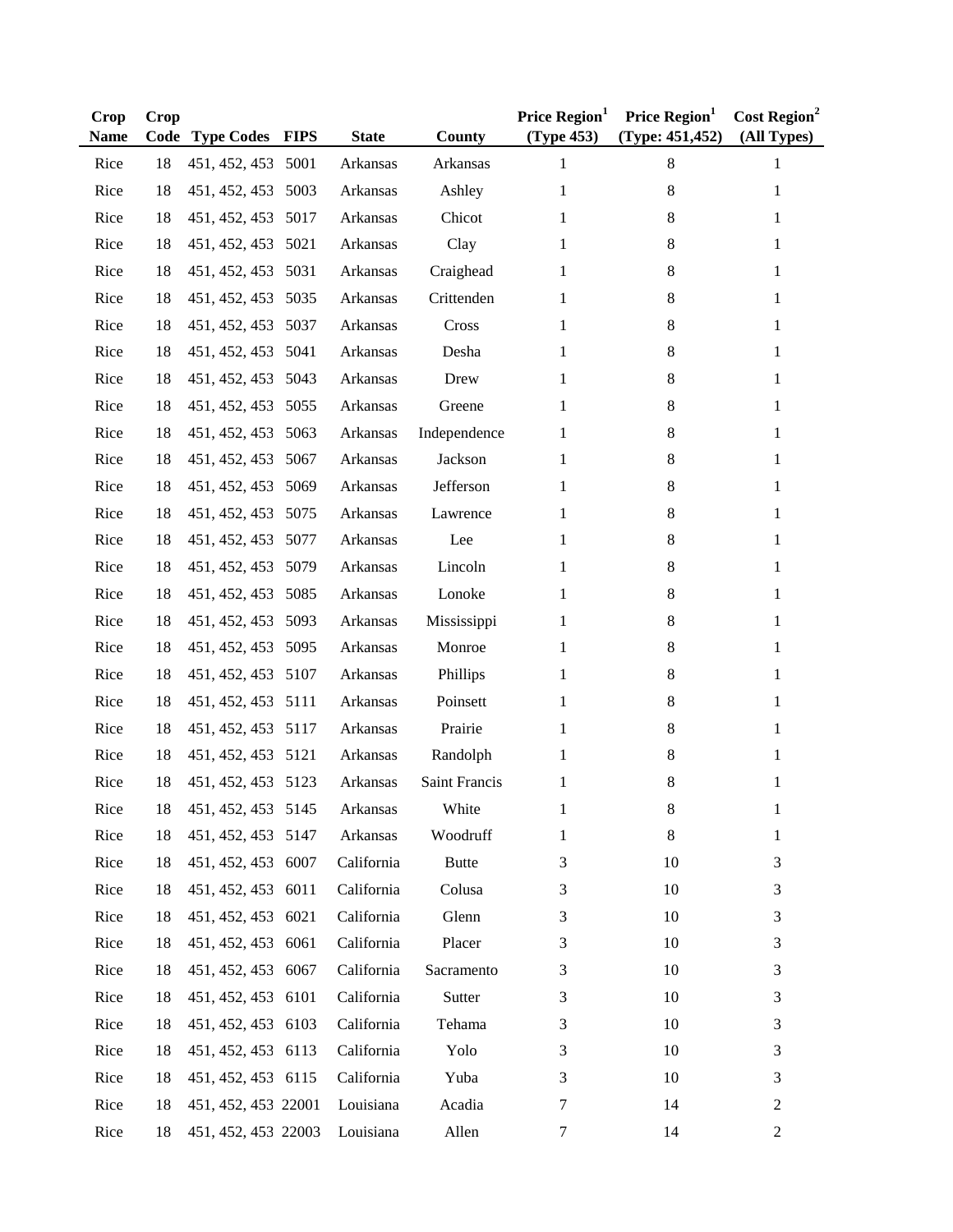| Rice | 18 | 451, 452, 453 22009             | Louisiana   | Avoyelles           | 7              | 14      | 2                |
|------|----|---------------------------------|-------------|---------------------|----------------|---------|------------------|
| Rice | 18 | 451, 452, 453 22011             | Louisiana   | Beauregard          | 7              | 14      | $\overline{2}$   |
| Rice | 18 | 451, 452, 453 22019             | Louisiana   | Calcasieu           | 7              | 14      | $\overline{2}$   |
| Rice | 18 | 451, 452, 453 22023             | Louisiana   | Cameron             | 7              | 14      | $\boldsymbol{2}$ |
| Rice | 18 | 451, 452, 453 22025             | Louisiana   | Catahoula           | 6              | 13      | $\mathbf{1}$     |
| Rice | 18 | 451, 452, 453 22029             | Louisiana   | Concordia           | 6              | 13      | $\mathbf{1}$     |
| Rice | 18 | 451, 452, 453 22035             | Louisiana   | <b>East Carroll</b> | 6              | 13      | $\mathbf{1}$     |
| Rice | 18 | 451, 452, 453 22039             | Louisiana   | Evangeline          | 7              | 14      | $\overline{c}$   |
| Rice | 18 | 451, 452, 453 22041             | Louisiana   | Franklin            | 6              | 13      | $\mathbf{1}$     |
| Rice | 18 | 451, 452, 453 22053             | Louisiana   | Jefferson Davis     | 7              | 14      | $\overline{2}$   |
| Rice | 18 | 451, 452, 453 22065             | Louisiana   | Madison             | 6              | 13      | $\mathbf{1}$     |
| Rice | 18 | 451, 452, 453 22067             | Louisiana   | Morehouse           | 6              | 13      | $\mathbf{1}$     |
| Rice | 18 | 451, 452, 453 22077             | Louisiana   | Pointe Coupee       | 7              | 14      | $\overline{2}$   |
| Rice | 18 | 451, 452, 453 22079             | Louisiana   | Rapides             | 7              | 14      | $\overline{2}$   |
| Rice | 18 | 451, 452, 453 22083             | Louisiana   | Richland            | 6              | 13      | $\mathbf{1}$     |
| Rice | 18 | 451, 452, 453 22097             | Louisiana   | Saint Landry        | 7              | 14      | $\overline{c}$   |
| Rice | 18 | 451, 452, 453 22107             | Louisiana   | Tensas              | 6              | 13      | $\mathbf{1}$     |
| Rice | 18 | 451, 452, 453 22113             | Louisiana   | Vermilion           | 7              | 14      | $\overline{2}$   |
| Rice | 18 | 451, 452, 453 22123             | Louisiana   | West Carroll        | 6              | 13      | $\mathbf{1}$     |
| Rice | 18 | 451, 452, 453 28011             | Mississippi | <b>Bolivar</b>      | 1              | 8       | $\mathbf{1}$     |
| Rice | 18 | 451, 452, 453 28027             | Mississippi | Coahoma             | 1              | 8       | $\mathbf{1}$     |
| Rice | 18 | 451, 452, 453 28053             | Mississippi | Humphreys           | 1              | 8       | $\mathbf{1}$     |
| Rice | 18 | 451, 452, 453 28055             | Mississippi | Issaquena           | 1              | 8       | $\mathbf{1}$     |
| Rice | 18 | 451, 452, 453 28083             | Mississippi | Leflore             | 1              | 8       | $\mathbf{1}$     |
| Rice | 18 | 451, 452, 453 28119 Mississippi |             | Quitman             | 1              | 8       | $\mathbf{1}$     |
| Rice | 18 | 451, 452, 453 28125 Mississippi |             | Sharkey             | 1              | $\,8\,$ | $\mathbf{1}$     |
| Rice | 18 | 451, 452, 453 28133 Mississippi |             | Sunflower           | 1              | 8       | $\mathbf{1}$     |
| Rice | 18 | 451, 452, 453 28135 Mississippi |             | Tallahatchie        | 1              | $8\,$   | 1                |
| Rice | 18 | 451, 452, 453 28143             | Mississippi | Tunica              | 1              | 8       | 1                |
| Rice | 18 | 451, 452, 453 28151             | Mississippi | Washington          | 1              | 8       | 1                |
| Rice | 18 | 451, 452, 453 28163             | Mississippi | Yazoo               | 1              | 8       | 1                |
| Rice | 18 | 451, 452, 453 29023             | Missouri    | <b>Butler</b>       | 5              | 12      | 1                |
| Rice | 18 | 451, 452, 453 29069             | Missouri    | Dunklin             | 5              | 12      | 1                |
| Rice | 18 | 451, 452, 453 29143             | Missouri    | New Madrid          | 5              | 12      | 1                |
| Rice | 18 | 451, 452, 453 29155             | Missouri    | Pemiscot            | 5              | 12      | $\mathbf{1}$     |
| Rice | 18 | 451, 452, 453 29201             | Missouri    | Scott               | 5              | 12      | 1                |
| Rice | 18 | 451, 452, 453 29207             | Missouri    | Stoddard            | 5              | 12      | 1                |
| Rice | 18 | 451, 452, 453 48015             | Texas       | Austin              | $\overline{c}$ | 9       | 2                |
| Rice | 18 | 451, 452, 453 48039             | Texas       | Brazoria            | 2              | 9       | 2                |